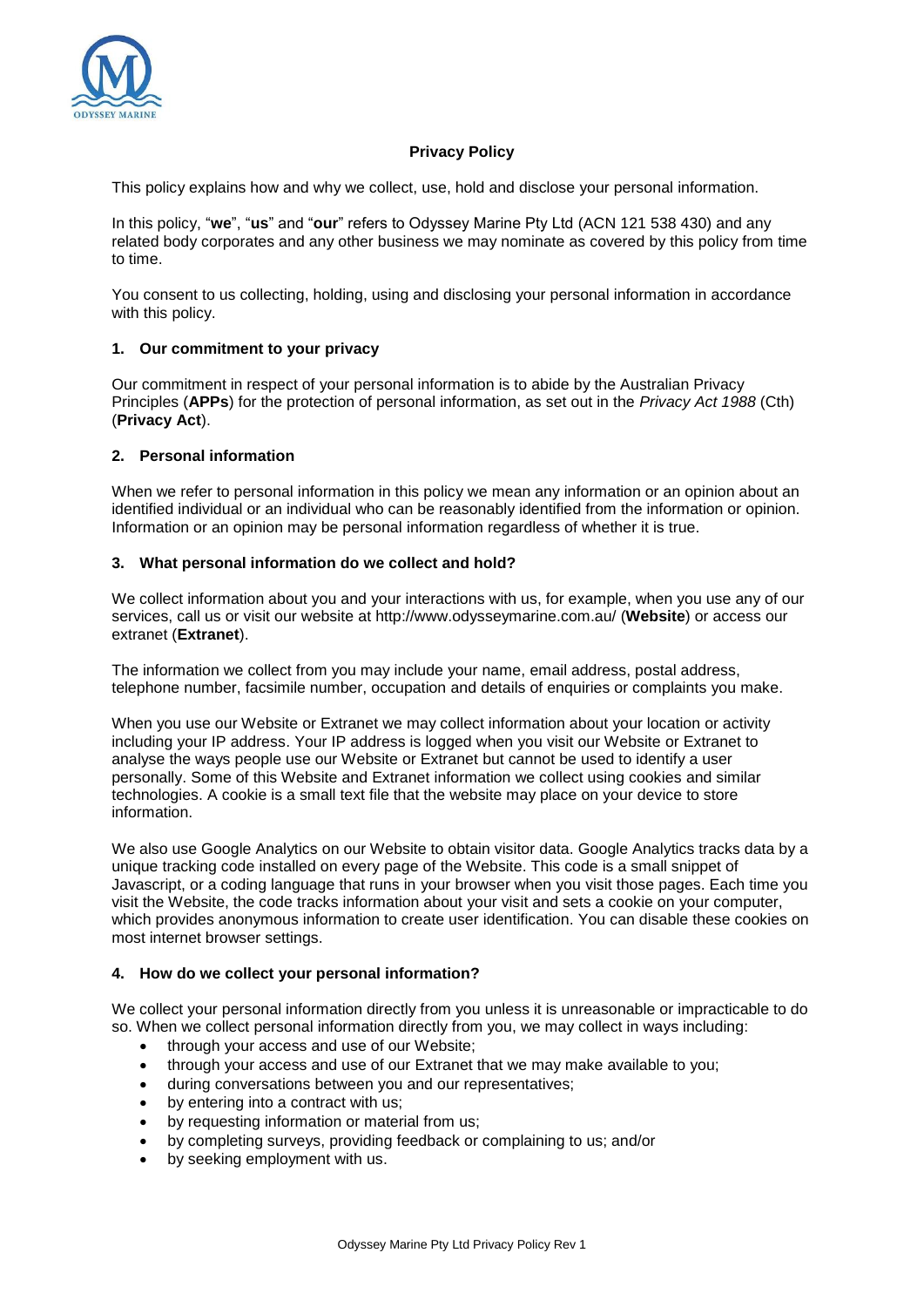

We may also collect personal information from third parties including from, for example:

- third party companies such as credit reporting agencies, law enforcement agencies and government entities;
- your lawyers, accountants and financial advisers;
- publicly available sources of information; and/or
- any other organisations where you have given your consent.

### **5. Why we collect your personal information**

We collect, hold and use your personal information so that we can:

- provide you with services;
- manage our relationship with you;
- contact you including to respond to your queries or complaints, or if we need to provide you with important information;
- comply with our legal obligations and assist government and law enforcement agencies or regulators;
- tell you about services that we think may be of interest to you;
- undertake administrative, marketing (including direct marketing), survey, and research purposes;
- update our records and keep your records up to date;
- for the purpose of determining whether to offer you employment with us; and/or
- for the purpose of assessing your fitness for work for us.

If you do not provide us with your personal information we may not be able to provide you with our services, communicate with you or respond to your enquiries.

### **6. Who do we disclose your personal information to and why?**

We may disclose your personal information to our employees, related bodies corporate, contractors and service providers for the purpose of providing services to you.

We may also disclose your personal information to others outside our corporate group, so they may perform services on our behalf, such as:

- our suppliers and other third parties with whom we have commercial relationships for business, marketing and related purposes (such as auditors, lawyers, printers, postal services, call centres, hosting companies); and
- companies that provide information and infrastructure systems to us.

We may also disclose your personal information where:

- we are required or authorised by law to do so;
- you may have expressly consented to the disclosure or the consent may be reasonably inferred from the circumstances; or
- we are otherwise permitted to disclose the information under the Privacy Act.

If the ownership or control of all or part of our business changes, we may transfer your personal information to the new owner.

#### **7. Do we disclose your personal information to anyone outside Australia?**

We may disclose your personal information to a recipient which is located outside Australia.

#### **8. Direct marketing**

We will use your personal information to offer services we believe may interest you, but we will not do so if you tell us not to. These products and services may be offered by us, our related companies, our other business partners or our service providers.